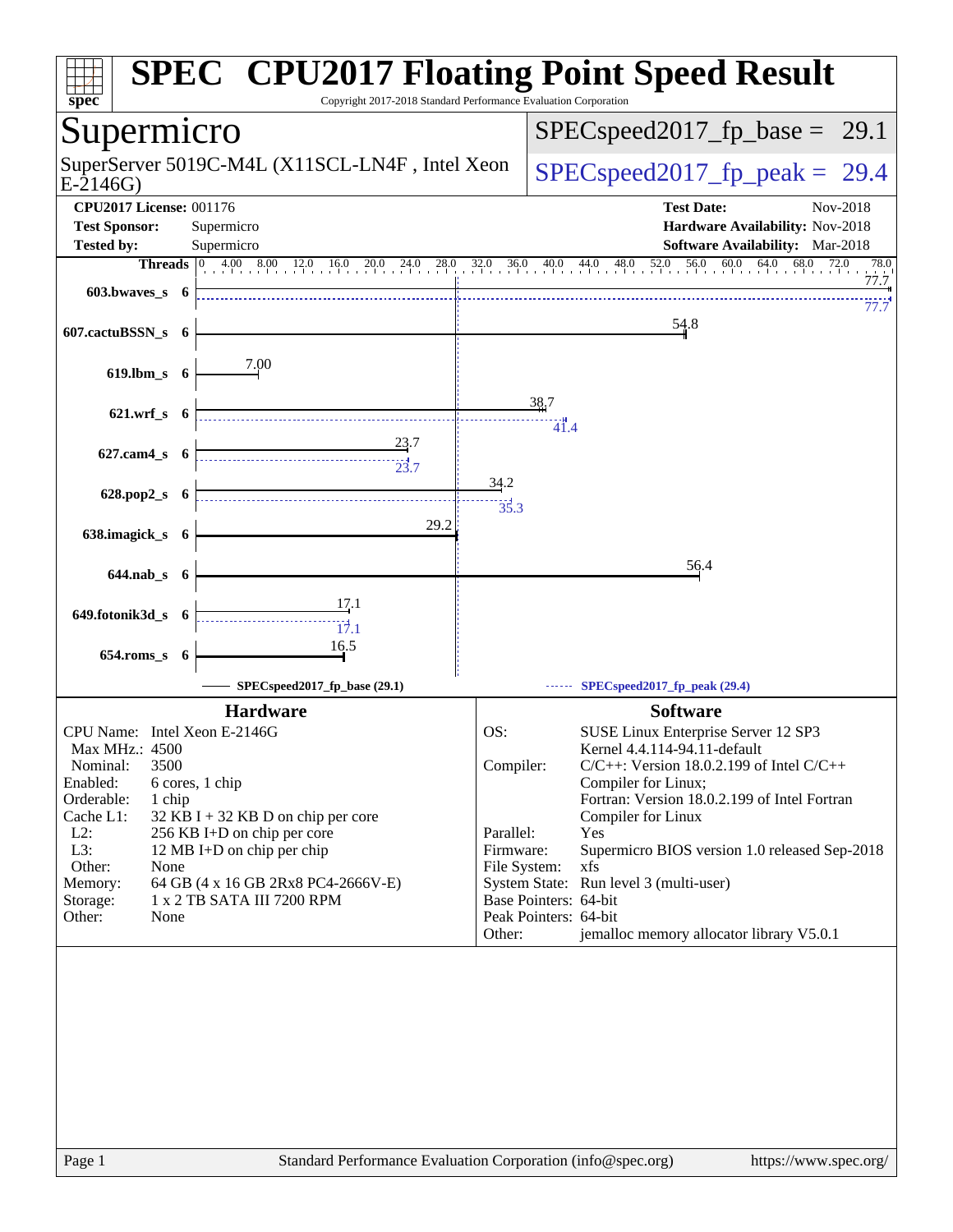

Copyright 2017-2018 Standard Performance Evaluation Corporation

## Supermicro

E-2146G) SuperServer 5019C-M4L (X11SCL-LN4F, Intel Xeon  $\big|$  SPECspeed2017 fp\_peak = 29.4

 $SPECspeed2017_fp\_base = 29.1$ 

**[CPU2017 License:](http://www.spec.org/auto/cpu2017/Docs/result-fields.html#CPU2017License)** 001176 **[Test Date:](http://www.spec.org/auto/cpu2017/Docs/result-fields.html#TestDate)** Nov-2018 **[Test Sponsor:](http://www.spec.org/auto/cpu2017/Docs/result-fields.html#TestSponsor)** Supermicro **[Hardware Availability:](http://www.spec.org/auto/cpu2017/Docs/result-fields.html#HardwareAvailability)** Nov-2018 **[Tested by:](http://www.spec.org/auto/cpu2017/Docs/result-fields.html#Testedby)** Supermicro **[Software Availability:](http://www.spec.org/auto/cpu2017/Docs/result-fields.html#SoftwareAvailability)** Mar-2018

### **[Results Table](http://www.spec.org/auto/cpu2017/Docs/result-fields.html#ResultsTable)**

|                            | <b>Base</b>    |                |       |                |             | <b>Peak</b>    |       |                |                |              |                |              |                |              |
|----------------------------|----------------|----------------|-------|----------------|-------------|----------------|-------|----------------|----------------|--------------|----------------|--------------|----------------|--------------|
| <b>Benchmark</b>           | <b>Threads</b> | <b>Seconds</b> | Ratio | <b>Seconds</b> | Ratio       | <b>Seconds</b> | Ratio | <b>Threads</b> | <b>Seconds</b> | <b>Ratio</b> | <b>Seconds</b> | <b>Ratio</b> | <b>Seconds</b> | <b>Ratio</b> |
| $603.bwaves$ s             | 6              | 759            | 77.7  | 761            | 77.5        | 759            | 77.8  | 6              | 759            | 77.8         | 759            | 77.7         | 759            | 77.7         |
| 607.cactuBSSN s            | 6              | 304            | 54.9  | 305            | 54.6        | 304            | 54.8  | 6              | 304            | 54.9         | 305            | 54.6         | 304            | 54.8         |
| $619.1$ bm s               | 6              | 748            | 7.01  | 748            | 7.00        | 748            | 7.00  | 6              | 748            | 7.01         | 748            | 7.00         | 748            | 7.00         |
| $621$ .wrf s               | 6              | 337            | 39.2  | 341            | 38.7        | 344            | 38.4  | 6              | 320            | 41.4         | 319            | 41.4         | 322            | 41.1         |
| $627$ .cam $4 \text{ s}$   | 6              | 375            | 23.7  | 374            | 23.7        | 375            | 23.6  | 6              | 374            | 23.7         | 373            | 23.8         | 374            | 23.7         |
| $628.pop2_s$               | 6              | 347            | 34.2  | 347            | 34.2        | 347            | 34.2  | 6              | 336            | 35.3         | 336            | 35.3         | 336            | 35.3         |
| 638.imagick_s              | 6              | 495            | 29.2  | 494            | 29.2        | 495            | 29.2  | 6              | 495            | 29.2         | 494            | 29.2         | 495            | 29.2         |
| $644$ .nab s               | 6              | 310            | 56.4  | 310            | 56.3        | 310            | 56.4  | 6              | 310            | 56.4         | 310            | 56.3         | 310            | 56.4         |
| 649.fotonik3d s            | 6              | 532            | 17.1  | 533            | 17.1        | 532            | 17.1  | 6              | 533            | 17.1         | 533            | 17.1         | 533            | 17.1         |
| $654$ .roms s              | 6              | 956            | 16.5  | 955            | <b>16.5</b> | 950            | 16.6  | 6              | 956            | 16.5         | 955            | <b>16.5</b>  | 950            | 16.6         |
| $SPECspeed2017_fp\_base =$ |                |                | 29.1  |                |             |                |       |                |                |              |                |              |                |              |

**[SPECspeed2017\\_fp\\_peak =](http://www.spec.org/auto/cpu2017/Docs/result-fields.html#SPECspeed2017fppeak) 29.4**

Results appear in the [order in which they were run.](http://www.spec.org/auto/cpu2017/Docs/result-fields.html#RunOrder) Bold underlined text [indicates a median measurement](http://www.spec.org/auto/cpu2017/Docs/result-fields.html#Median).

### **[Operating System Notes](http://www.spec.org/auto/cpu2017/Docs/result-fields.html#OperatingSystemNotes)**

Stack size set to unlimited using "ulimit -s unlimited"

## **[General Notes](http://www.spec.org/auto/cpu2017/Docs/result-fields.html#GeneralNotes)**

Environment variables set by runcpu before the start of the run: KMP\_AFFINITY = "granularity=fine,compact" LD\_LIBRARY\_PATH = "/home/cpu2017/lib/ia32:/home/cpu2017/lib/intel64:/home/cpu2017/je5.0.1-32:/home/cpu2017/je5.0.1-64" OMP\_STACKSIZE = "192M"

 Binaries compiled on a system with 1x Intel Core i7-6700K CPU + 32GB RAM memory using Redhat Enterprise Linux 7.5 Transparent Huge Pages enabled by default Prior to runcpu invocation Filesystem page cache synced and cleared with: sync; echo 3> /proc/sys/vm/drop\_caches

 Yes: The test sponsor attests, as of date of publication, that CVE-2017-5754 (Meltdown) is mitigated in the system as tested and documented. Yes: The test sponsor attests, as of date of publication, that CVE-2017-5753 (Spectre variant 1) is mitigated in the system as tested and documented. Yes: The test sponsor attests, as of date of publication, that CVE-2017-5715 (Spectre variant 2) is mitigated in the system as tested and documented. jemalloc, a general purpose malloc implementation built with the RedHat Enterprise 7.5, and the system compiler gcc 4.8.5 sources available from jemalloc.net or <https://github.com/jemalloc/jemalloc/releases>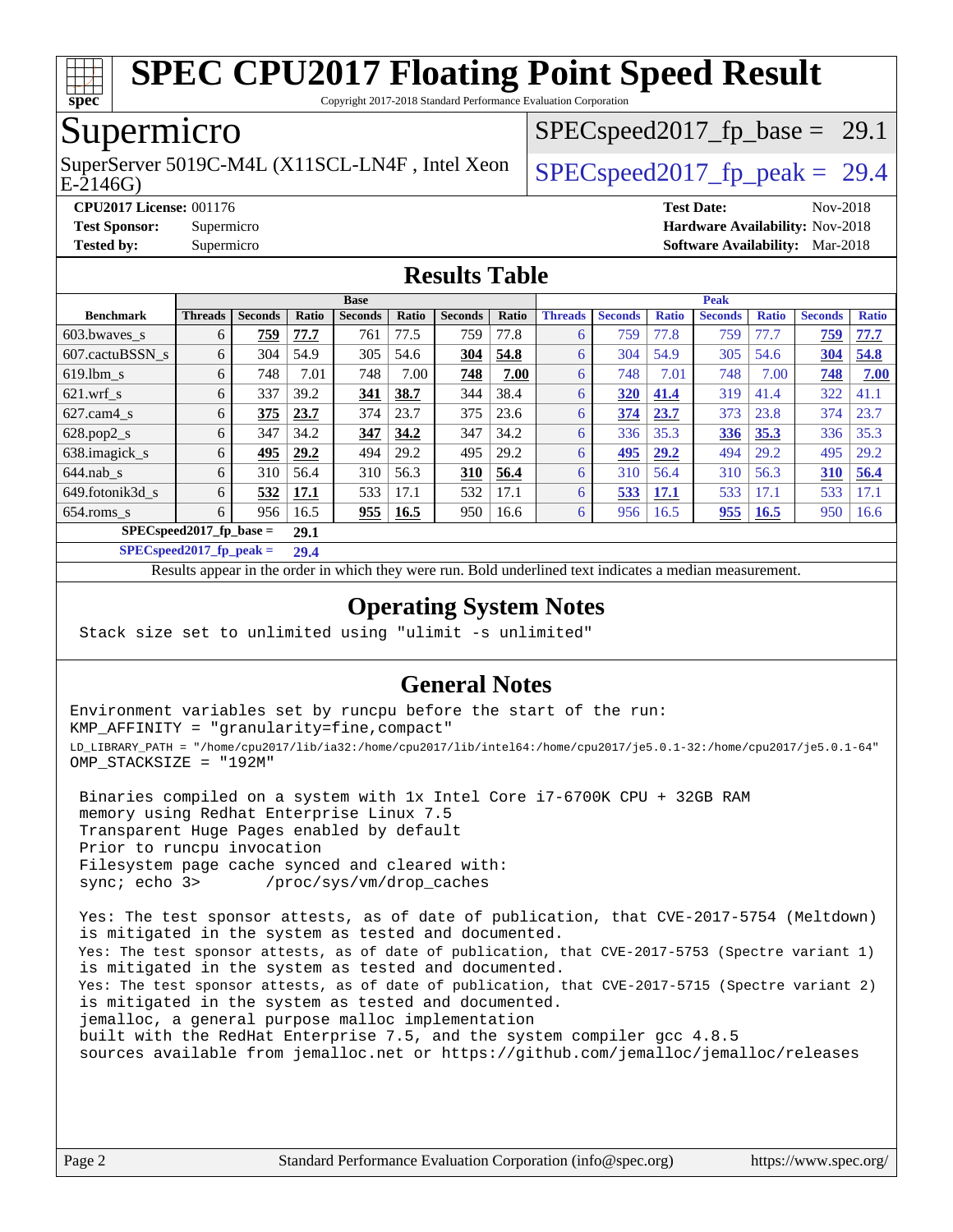

Copyright 2017-2018 Standard Performance Evaluation Corporation

## Supermicro

E-2146G) SuperServer 5019C-M4L (X11SCL-LN4F, Intel Xeon  $\big|$  [SPECspeed2017\\_fp\\_peak =](http://www.spec.org/auto/cpu2017/Docs/result-fields.html#SPECspeed2017fppeak) 29.4

 $SPECspeed2017_fp\_base = 29.1$ 

**[CPU2017 License:](http://www.spec.org/auto/cpu2017/Docs/result-fields.html#CPU2017License)** 001176 **[Test Date:](http://www.spec.org/auto/cpu2017/Docs/result-fields.html#TestDate)** Nov-2018 **[Test Sponsor:](http://www.spec.org/auto/cpu2017/Docs/result-fields.html#TestSponsor)** Supermicro **[Hardware Availability:](http://www.spec.org/auto/cpu2017/Docs/result-fields.html#HardwareAvailability)** Nov-2018 **[Tested by:](http://www.spec.org/auto/cpu2017/Docs/result-fields.html#Testedby)** Supermicro **[Software Availability:](http://www.spec.org/auto/cpu2017/Docs/result-fields.html#SoftwareAvailability)** Mar-2018

#### **[Platform Notes](http://www.spec.org/auto/cpu2017/Docs/result-fields.html#PlatformNotes)**

Page 3 Standard Performance Evaluation Corporation [\(info@spec.org\)](mailto:info@spec.org) <https://www.spec.org/> BIOS Settings: Hyper-Threading = Disable Sysinfo program /home/cpu2017/bin/sysinfo Rev: r5797 of 2017-06-14 96c45e4568ad54c135fd618bcc091c0f running on linux-9m9c Thu Nov 1 06:52:52 2018 SUT (System Under Test) info as seen by some common utilities. For more information on this section, see <https://www.spec.org/cpu2017/Docs/config.html#sysinfo> From /proc/cpuinfo model name : Intel(R) Xeon(R) E-2146G CPU @ 3.50GHz 1 "physical id"s (chips) 6 "processors" cores, siblings (Caution: counting these is hw and system dependent. The following excerpts from /proc/cpuinfo might not be reliable. Use with caution.) cpu cores : 6 siblings : 6 physical 0: cores 0 1 2 3 4 5 From lscpu: Architecture: x86\_64 CPU op-mode(s): 32-bit, 64-bit Byte Order: Little Endian  $CPU(s):$  6 On-line CPU(s) list: 0-5 Thread(s) per core: 1 Core(s) per socket: 6 Socket(s): 1 NUMA node(s): 1 Vendor ID: GenuineIntel CPU family: 6 Model: 158 Model name:  $Intel(R)$  Xeon(R) E-2146G CPU @ 3.50GHz Stepping: 10 CPU MHz: 4473.212 CPU max MHz: 4500.0000 CPU min MHz: 800.0000 BogoMIPS: 7007.99 Virtualization: VT-x L1d cache: 32K L1i cache: 32K L2 cache: 256K L3 cache: 12288K NUMA node0 CPU(s): 0-5 Flags: fpu vme de pse tsc msr pae mce cx8 apic sep mtrr pge mca cmov pat pse36 clflush dts acpi mmx fxsr sse sse2 ss ht tm pbe syscall nx pdpe1gb rdtscp **(Continued on next page)**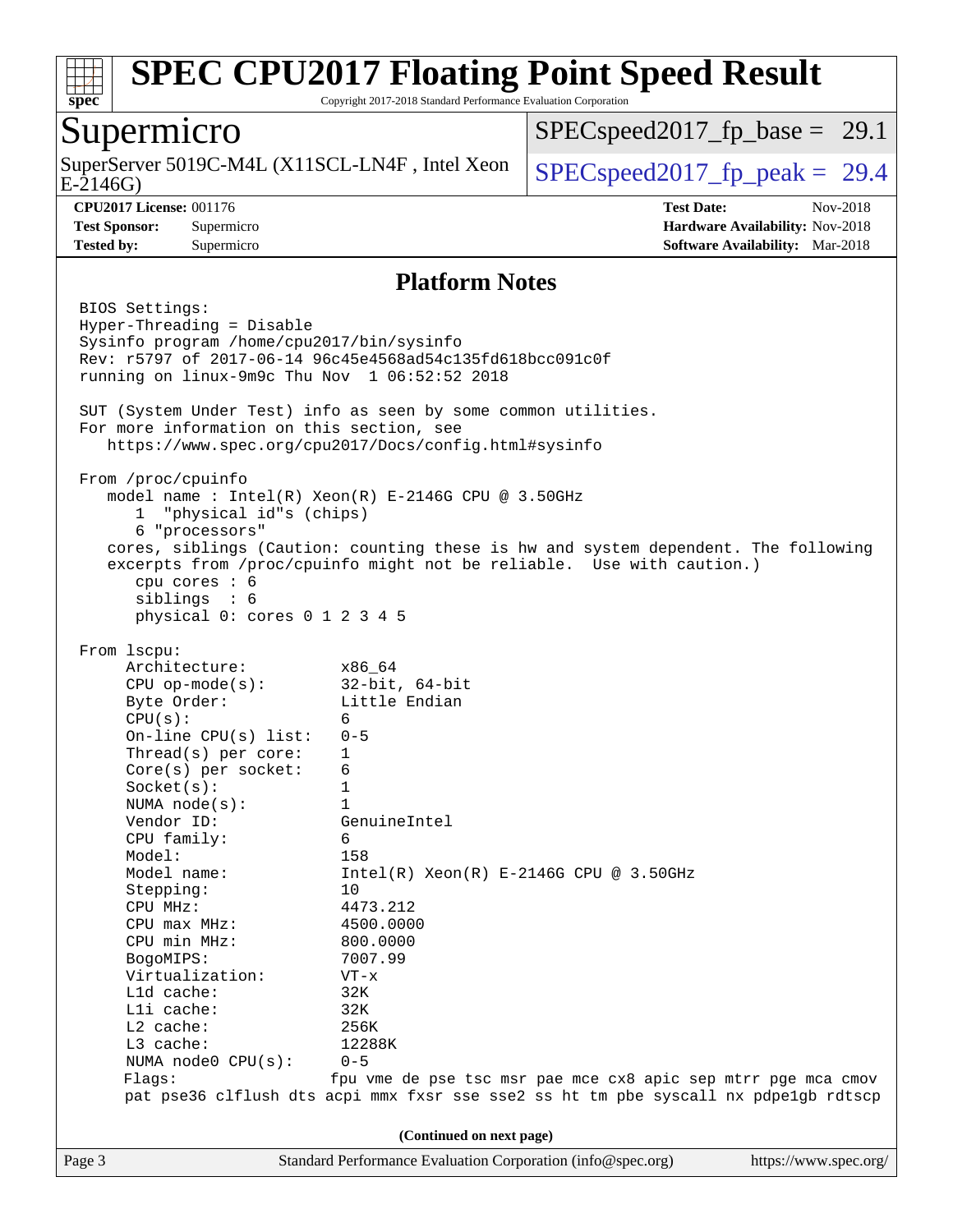

Copyright 2017-2018 Standard Performance Evaluation Corporation

## Supermicro

E-2146G) SuperServer 5019C-M4L (X11SCL-LN4F, Intel Xeon  $\big|$  SPECspeed2017 fp\_peak = 29.4

 $SPECspeed2017_fp\_base = 29.1$ 

**[CPU2017 License:](http://www.spec.org/auto/cpu2017/Docs/result-fields.html#CPU2017License)** 001176 **[Test Date:](http://www.spec.org/auto/cpu2017/Docs/result-fields.html#TestDate)** Nov-2018 **[Test Sponsor:](http://www.spec.org/auto/cpu2017/Docs/result-fields.html#TestSponsor)** Supermicro **[Hardware Availability:](http://www.spec.org/auto/cpu2017/Docs/result-fields.html#HardwareAvailability)** Nov-2018 **[Tested by:](http://www.spec.org/auto/cpu2017/Docs/result-fields.html#Testedby)** Supermicro **[Software Availability:](http://www.spec.org/auto/cpu2017/Docs/result-fields.html#SoftwareAvailability)** Mar-2018

#### **[Platform Notes \(Continued\)](http://www.spec.org/auto/cpu2017/Docs/result-fields.html#PlatformNotes)**

 lm constant\_tsc art arch\_perfmon pebs bts rep\_good nopl xtopology nonstop\_tsc aperfmperf eagerfpu pni pclmulqdq dtes64 monitor ds\_cpl vmx smx est tm2 ssse3 sdbg fma cx16 xtpr pdcm pcid sse4\_1 sse4\_2 x2apic movbe popcnt tsc\_deadline\_timer aes xsave avx f16c rdrand lahf\_lm abm 3dnowprefetch ida arat epb invpcid\_single pln pts dtherm hwp hwp\_notify hwp\_act\_window hwp\_epp intel\_pt rsb\_ctxsw spec\_ctrl retpoline kaiser tpr\_shadow vnmi flexpriority ept vpid fsgsbase tsc\_adjust bmi1 hle avx2 smep bmi2 erms invpcid rtm mpx rdseed adx smap clflushopt xsaveopt xsavec xgetbv1 /proc/cpuinfo cache data cache size : 12288 KB From numactl --hardware WARNING: a numactl 'node' might or might not correspond to a physical chip. available: 1 nodes (0) node 0 cpus: 0 1 2 3 4 5 node 0 size: 64150 MB node 0 free: 56728 MB node distances: node 0 0: 10 From /proc/meminfo MemTotal: 65690288 kB HugePages Total: 0 Hugepagesize: 2048 kB /usr/bin/lsb\_release -d SUSE Linux Enterprise Server 12 SP3 From /etc/\*release\* /etc/\*version\* SuSE-release: SUSE Linux Enterprise Server 12 (x86\_64) VERSION = 12 PATCHLEVEL = 3 # This file is deprecated and will be removed in a future service pack or release. # Please check /etc/os-release for details about this release. os-release: NAME="SLES" VERSION="12-SP3" VERSION\_ID="12.3" PRETTY\_NAME="SUSE Linux Enterprise Server 12 SP3" ID="sles" ANSI\_COLOR="0;32" CPE\_NAME="cpe:/o:suse:sles:12:sp3" uname -a: Linux linux-9m9c 4.4.114-94.11-default #1 SMP Thu Feb 1 19:28:26 UTC 2018 (4309ff9) **(Continued on next page)**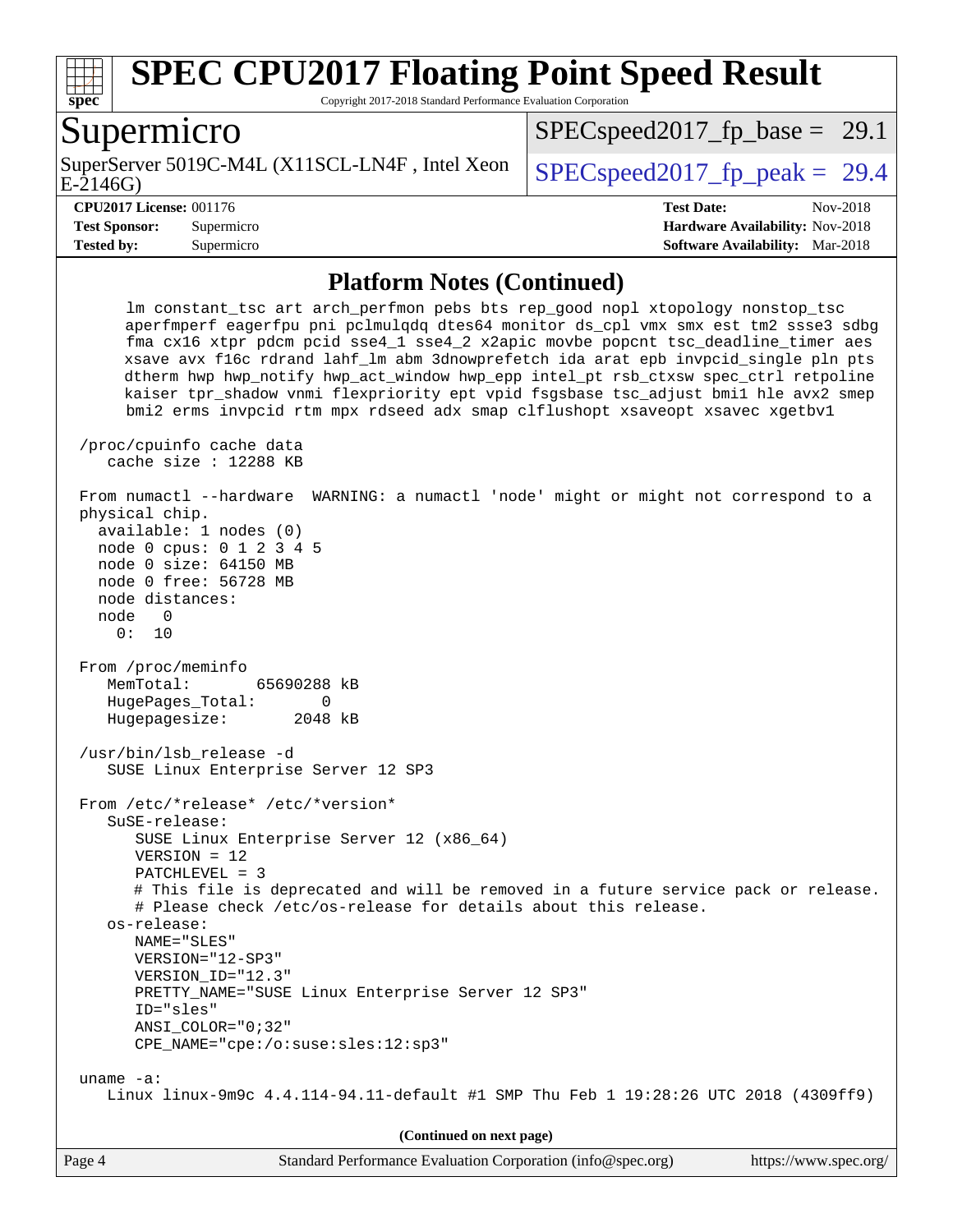

Copyright 2017-2018 Standard Performance Evaluation Corporation

## Supermicro

SuperServer 5019C-M4L (X11SCL-LN4F, Intel Xeon  $\big|$  [SPECspeed2017\\_fp\\_peak =](http://www.spec.org/auto/cpu2017/Docs/result-fields.html#SPECspeed2017fppeak) 29.4

[SPECspeed2017\\_fp\\_base =](http://www.spec.org/auto/cpu2017/Docs/result-fields.html#SPECspeed2017fpbase) 29.1

E-2146G)

**[CPU2017 License:](http://www.spec.org/auto/cpu2017/Docs/result-fields.html#CPU2017License)** 001176 **[Test Date:](http://www.spec.org/auto/cpu2017/Docs/result-fields.html#TestDate)** Nov-2018 **[Test Sponsor:](http://www.spec.org/auto/cpu2017/Docs/result-fields.html#TestSponsor)** Supermicro **[Hardware Availability:](http://www.spec.org/auto/cpu2017/Docs/result-fields.html#HardwareAvailability)** Nov-2018 **[Tested by:](http://www.spec.org/auto/cpu2017/Docs/result-fields.html#Testedby)** Supermicro **[Software Availability:](http://www.spec.org/auto/cpu2017/Docs/result-fields.html#SoftwareAvailability)** Mar-2018

### **[Platform Notes \(Continued\)](http://www.spec.org/auto/cpu2017/Docs/result-fields.html#PlatformNotes)**

x86\_64 x86\_64 x86\_64 GNU/Linux

run-level 3 Nov 1 02:14

 SPEC is set to: /home/cpu2017 Filesystem Type Size Used Avail Use% Mounted on /dev/sda4 xfs 1.8T 121G 1.7T 7% /home

 Additional information from dmidecode follows. WARNING: Use caution when you interpret this section. The 'dmidecode' program reads system data which is "intended to allow hardware to be accurately determined", but the intent may not be met, as there are frequent changes to hardware, firmware, and the "DMTF SMBIOS" standard.

BIOS American Megatrends Inc. 1.0 09/19/2018

Memory:

4x Micron 18ADF2G72AZ-2G6H1R 16 GB 2 rank 2667

(End of data from sysinfo program)

#### **[Compiler Version Notes](http://www.spec.org/auto/cpu2017/Docs/result-fields.html#CompilerVersionNotes)**

| CC.                                                     | 619.1bm_s(base) 638.imagick_s(base, peak) 644.nab_s(base, peak) |                                                             |                       |
|---------------------------------------------------------|-----------------------------------------------------------------|-------------------------------------------------------------|-----------------------|
| icc (ICC) 18.0.2 20180210                               | Copyright (C) 1985-2018 Intel Corporation. All rights reserved. |                                                             |                       |
| $CC$ 619.1bm $s$ (peak)                                 |                                                                 |                                                             |                       |
| icc (ICC) 18.0.2 20180210                               | Copyright (C) 1985-2018 Intel Corporation. All rights reserved. |                                                             |                       |
|                                                         | FC 607.cactuBSSN s(base, peak)                                  |                                                             |                       |
| icpc (ICC) 18.0.2 20180210<br>icc (ICC) 18.0.2 20180210 | Copyright (C) 1985-2018 Intel Corporation. All rights reserved. |                                                             |                       |
| ifort (IFORT) 18.0.2 20180210                           | Copyright (C) 1985-2018 Intel Corporation. All rights reserved. |                                                             |                       |
|                                                         | Copyright (C) 1985-2018 Intel Corporation. All rights reserved. |                                                             |                       |
|                                                         |                                                                 |                                                             |                       |
|                                                         |                                                                 | (Continued on next page)                                    |                       |
| Page 5                                                  |                                                                 | Standard Performance Evaluation Corporation (info@spec.org) | https://www.spec.org/ |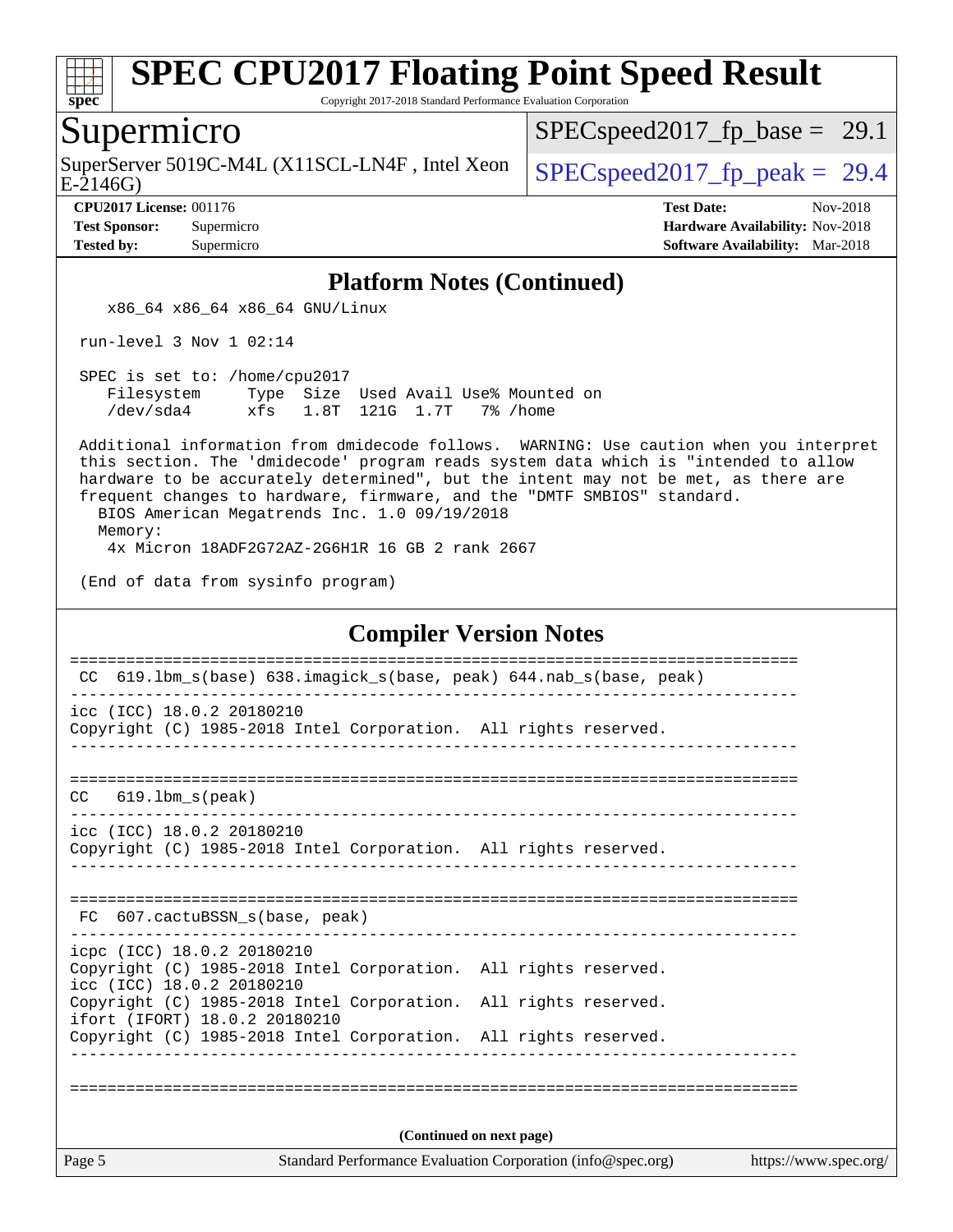

Copyright 2017-2018 Standard Performance Evaluation Corporation

## Supermicro

E-2146G) SuperServer 5019C-M4L (X11SCL-LN4F, Intel Xeon  $\big|$  [SPECspeed2017\\_fp\\_peak =](http://www.spec.org/auto/cpu2017/Docs/result-fields.html#SPECspeed2017fppeak) 29.4

[SPECspeed2017\\_fp\\_base =](http://www.spec.org/auto/cpu2017/Docs/result-fields.html#SPECspeed2017fpbase) 29.1

**[CPU2017 License:](http://www.spec.org/auto/cpu2017/Docs/result-fields.html#CPU2017License)** 001176 **[Test Date:](http://www.spec.org/auto/cpu2017/Docs/result-fields.html#TestDate)** Nov-2018 **[Test Sponsor:](http://www.spec.org/auto/cpu2017/Docs/result-fields.html#TestSponsor)** Supermicro **[Hardware Availability:](http://www.spec.org/auto/cpu2017/Docs/result-fields.html#HardwareAvailability)** Nov-2018 **[Tested by:](http://www.spec.org/auto/cpu2017/Docs/result-fields.html#Testedby)** Supermicro **[Software Availability:](http://www.spec.org/auto/cpu2017/Docs/result-fields.html#SoftwareAvailability)** Mar-2018

### **[Compiler Version Notes \(Continued\)](http://www.spec.org/auto/cpu2017/Docs/result-fields.html#CompilerVersionNotes)**

| FC 603.bwaves_s(base) 649.fotonik3d_s(base) 654.roms_s(base, peak)                                                                                                                               |
|--------------------------------------------------------------------------------------------------------------------------------------------------------------------------------------------------|
| ifort (IFORT) 18.0.2 20180210<br>Copyright (C) 1985-2018 Intel Corporation. All rights reserved.                                                                                                 |
| 603.bwaves $s(\text{peak})$ 649.fotonik3d $s(\text{peak})$<br>FC                                                                                                                                 |
| ifort (IFORT) 18.0.2 20180210<br>Copyright (C) 1985-2018 Intel Corporation. All rights reserved.                                                                                                 |
| CC $621.wrf$ s(base) $627.cam4$ s(base, peak) $628.pop2$ s(base)                                                                                                                                 |
| ifort (IFORT) 18.0.2 20180210<br>Copyright (C) 1985-2018 Intel Corporation. All rights reserved.<br>icc (ICC) 18.0.2 20180210<br>Copyright (C) 1985-2018 Intel Corporation. All rights reserved. |
| $CC$ 621.wrf $s$ (peak) 628.pop2 $s$ (peak)                                                                                                                                                      |
| ifort (IFORT) 18.0.2 20180210<br>Copyright (C) 1985-2018 Intel Corporation. All rights reserved.<br>icc (ICC) 18.0.2 20180210<br>Copyright (C) 1985-2018 Intel Corporation. All rights reserved. |

## **[Base Compiler Invocation](http://www.spec.org/auto/cpu2017/Docs/result-fields.html#BaseCompilerInvocation)**

[C benchmarks](http://www.spec.org/auto/cpu2017/Docs/result-fields.html#Cbenchmarks): [icc -m64 -std=c11](http://www.spec.org/cpu2017/results/res2018q4/cpu2017-20181112-09626.flags.html#user_CCbase_intel_icc_64bit_c11_33ee0cdaae7deeeab2a9725423ba97205ce30f63b9926c2519791662299b76a0318f32ddfffdc46587804de3178b4f9328c46fa7c2b0cd779d7a61945c91cd35)

[Fortran benchmarks](http://www.spec.org/auto/cpu2017/Docs/result-fields.html#Fortranbenchmarks): [ifort -m64](http://www.spec.org/cpu2017/results/res2018q4/cpu2017-20181112-09626.flags.html#user_FCbase_intel_ifort_64bit_24f2bb282fbaeffd6157abe4f878425411749daecae9a33200eee2bee2fe76f3b89351d69a8130dd5949958ce389cf37ff59a95e7a40d588e8d3a57e0c3fd751)

[Benchmarks using both Fortran and C](http://www.spec.org/auto/cpu2017/Docs/result-fields.html#BenchmarksusingbothFortranandC): [ifort -m64](http://www.spec.org/cpu2017/results/res2018q4/cpu2017-20181112-09626.flags.html#user_CC_FCbase_intel_ifort_64bit_24f2bb282fbaeffd6157abe4f878425411749daecae9a33200eee2bee2fe76f3b89351d69a8130dd5949958ce389cf37ff59a95e7a40d588e8d3a57e0c3fd751) [icc -m64 -std=c11](http://www.spec.org/cpu2017/results/res2018q4/cpu2017-20181112-09626.flags.html#user_CC_FCbase_intel_icc_64bit_c11_33ee0cdaae7deeeab2a9725423ba97205ce30f63b9926c2519791662299b76a0318f32ddfffdc46587804de3178b4f9328c46fa7c2b0cd779d7a61945c91cd35)

[Benchmarks using Fortran, C, and C++:](http://www.spec.org/auto/cpu2017/Docs/result-fields.html#BenchmarksusingFortranCandCXX) [icpc -m64](http://www.spec.org/cpu2017/results/res2018q4/cpu2017-20181112-09626.flags.html#user_CC_CXX_FCbase_intel_icpc_64bit_4ecb2543ae3f1412ef961e0650ca070fec7b7afdcd6ed48761b84423119d1bf6bdf5cad15b44d48e7256388bc77273b966e5eb805aefd121eb22e9299b2ec9d9) [icc -m64 -std=c11](http://www.spec.org/cpu2017/results/res2018q4/cpu2017-20181112-09626.flags.html#user_CC_CXX_FCbase_intel_icc_64bit_c11_33ee0cdaae7deeeab2a9725423ba97205ce30f63b9926c2519791662299b76a0318f32ddfffdc46587804de3178b4f9328c46fa7c2b0cd779d7a61945c91cd35) [ifort -m64](http://www.spec.org/cpu2017/results/res2018q4/cpu2017-20181112-09626.flags.html#user_CC_CXX_FCbase_intel_ifort_64bit_24f2bb282fbaeffd6157abe4f878425411749daecae9a33200eee2bee2fe76f3b89351d69a8130dd5949958ce389cf37ff59a95e7a40d588e8d3a57e0c3fd751)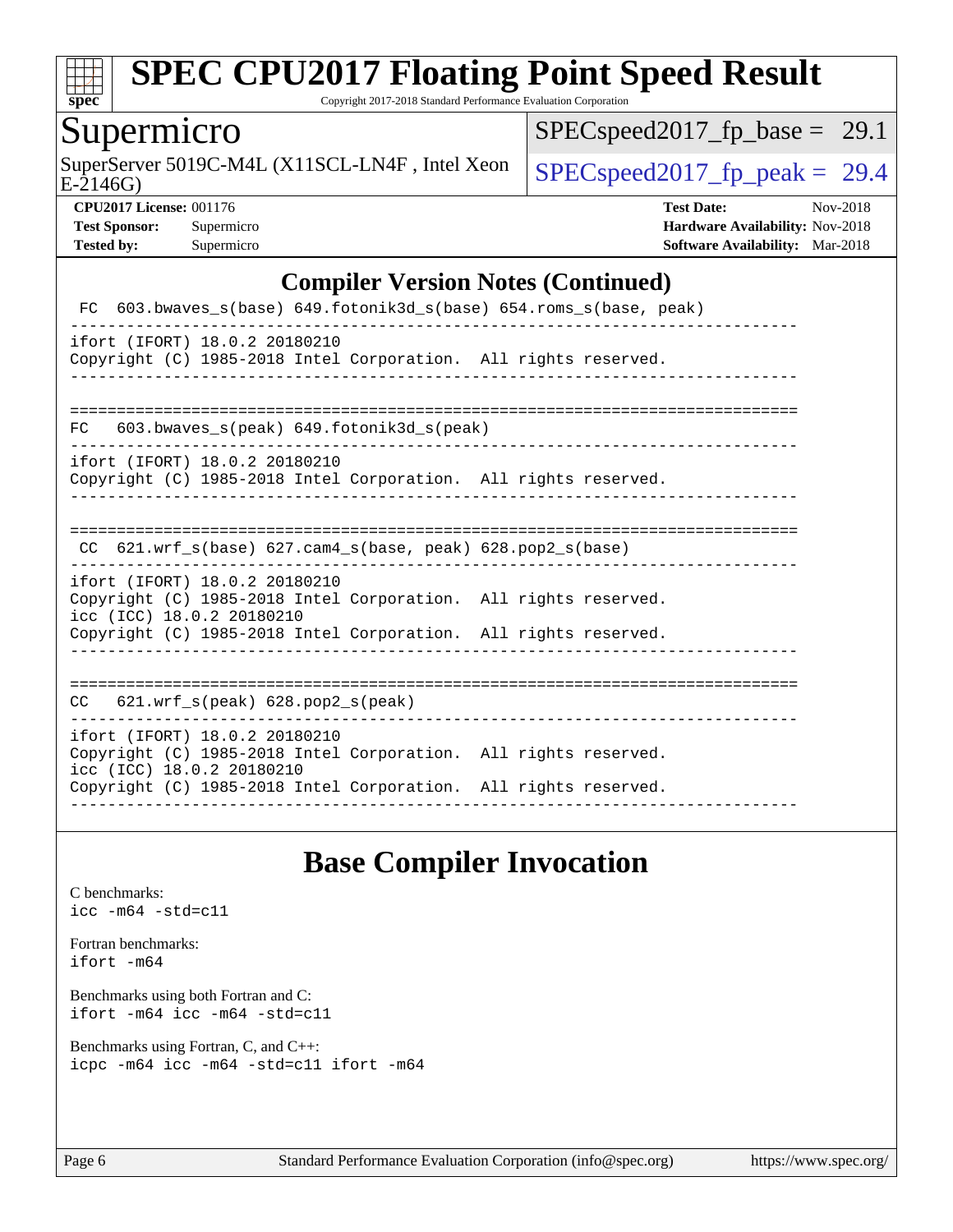

Copyright 2017-2018 Standard Performance Evaluation Corporation

## Supermicro

E-2146G) SuperServer 5019C-M4L (X11SCL-LN4F, Intel Xeon  $\big|$  SPECspeed2017 fp\_peak = 29.4

 $SPECspeed2017_fp\_base = 29.1$ 

**[Tested by:](http://www.spec.org/auto/cpu2017/Docs/result-fields.html#Testedby)** Supermicro **[Software Availability:](http://www.spec.org/auto/cpu2017/Docs/result-fields.html#SoftwareAvailability)** Mar-2018

**[CPU2017 License:](http://www.spec.org/auto/cpu2017/Docs/result-fields.html#CPU2017License)** 001176 **[Test Date:](http://www.spec.org/auto/cpu2017/Docs/result-fields.html#TestDate)** Nov-2018 **[Test Sponsor:](http://www.spec.org/auto/cpu2017/Docs/result-fields.html#TestSponsor)** Supermicro **[Hardware Availability:](http://www.spec.org/auto/cpu2017/Docs/result-fields.html#HardwareAvailability)** Nov-2018

## **[Base Portability Flags](http://www.spec.org/auto/cpu2017/Docs/result-fields.html#BasePortabilityFlags)**

 603.bwaves\_s: [-DSPEC\\_LP64](http://www.spec.org/cpu2017/results/res2018q4/cpu2017-20181112-09626.flags.html#suite_basePORTABILITY603_bwaves_s_DSPEC_LP64) 607.cactuBSSN\_s: [-DSPEC\\_LP64](http://www.spec.org/cpu2017/results/res2018q4/cpu2017-20181112-09626.flags.html#suite_basePORTABILITY607_cactuBSSN_s_DSPEC_LP64) 619.lbm\_s: [-DSPEC\\_LP64](http://www.spec.org/cpu2017/results/res2018q4/cpu2017-20181112-09626.flags.html#suite_basePORTABILITY619_lbm_s_DSPEC_LP64) 621.wrf\_s: [-DSPEC\\_LP64](http://www.spec.org/cpu2017/results/res2018q4/cpu2017-20181112-09626.flags.html#suite_basePORTABILITY621_wrf_s_DSPEC_LP64) [-DSPEC\\_CASE\\_FLAG](http://www.spec.org/cpu2017/results/res2018q4/cpu2017-20181112-09626.flags.html#b621.wrf_s_baseCPORTABILITY_DSPEC_CASE_FLAG) [-convert big\\_endian](http://www.spec.org/cpu2017/results/res2018q4/cpu2017-20181112-09626.flags.html#user_baseFPORTABILITY621_wrf_s_convert_big_endian_c3194028bc08c63ac5d04de18c48ce6d347e4e562e8892b8bdbdc0214820426deb8554edfa529a3fb25a586e65a3d812c835984020483e7e73212c4d31a38223) 627.cam4\_s: [-DSPEC\\_LP64](http://www.spec.org/cpu2017/results/res2018q4/cpu2017-20181112-09626.flags.html#suite_basePORTABILITY627_cam4_s_DSPEC_LP64) [-DSPEC\\_CASE\\_FLAG](http://www.spec.org/cpu2017/results/res2018q4/cpu2017-20181112-09626.flags.html#b627.cam4_s_baseCPORTABILITY_DSPEC_CASE_FLAG) 628.pop2\_s: [-DSPEC\\_LP64](http://www.spec.org/cpu2017/results/res2018q4/cpu2017-20181112-09626.flags.html#suite_basePORTABILITY628_pop2_s_DSPEC_LP64) [-DSPEC\\_CASE\\_FLAG](http://www.spec.org/cpu2017/results/res2018q4/cpu2017-20181112-09626.flags.html#b628.pop2_s_baseCPORTABILITY_DSPEC_CASE_FLAG) [-convert big\\_endian](http://www.spec.org/cpu2017/results/res2018q4/cpu2017-20181112-09626.flags.html#user_baseFPORTABILITY628_pop2_s_convert_big_endian_c3194028bc08c63ac5d04de18c48ce6d347e4e562e8892b8bdbdc0214820426deb8554edfa529a3fb25a586e65a3d812c835984020483e7e73212c4d31a38223) [-assume byterecl](http://www.spec.org/cpu2017/results/res2018q4/cpu2017-20181112-09626.flags.html#user_baseFPORTABILITY628_pop2_s_assume_byterecl_7e47d18b9513cf18525430bbf0f2177aa9bf368bc7a059c09b2c06a34b53bd3447c950d3f8d6c70e3faf3a05c8557d66a5798b567902e8849adc142926523472) 638.imagick\_s: [-DSPEC\\_LP64](http://www.spec.org/cpu2017/results/res2018q4/cpu2017-20181112-09626.flags.html#suite_basePORTABILITY638_imagick_s_DSPEC_LP64) 644.nab\_s: [-DSPEC\\_LP64](http://www.spec.org/cpu2017/results/res2018q4/cpu2017-20181112-09626.flags.html#suite_basePORTABILITY644_nab_s_DSPEC_LP64) 649.fotonik3d\_s: [-DSPEC\\_LP64](http://www.spec.org/cpu2017/results/res2018q4/cpu2017-20181112-09626.flags.html#suite_basePORTABILITY649_fotonik3d_s_DSPEC_LP64) 654.roms\_s: [-DSPEC\\_LP64](http://www.spec.org/cpu2017/results/res2018q4/cpu2017-20181112-09626.flags.html#suite_basePORTABILITY654_roms_s_DSPEC_LP64)

## **[Base Optimization Flags](http://www.spec.org/auto/cpu2017/Docs/result-fields.html#BaseOptimizationFlags)**

#### [C benchmarks](http://www.spec.org/auto/cpu2017/Docs/result-fields.html#Cbenchmarks):

[-Wl,-z,muldefs](http://www.spec.org/cpu2017/results/res2018q4/cpu2017-20181112-09626.flags.html#user_CCbase_link_force_multiple1_b4cbdb97b34bdee9ceefcfe54f4c8ea74255f0b02a4b23e853cdb0e18eb4525ac79b5a88067c842dd0ee6996c24547a27a4b99331201badda8798ef8a743f577) [-xCORE-AVX2](http://www.spec.org/cpu2017/results/res2018q4/cpu2017-20181112-09626.flags.html#user_CCbase_f-xCORE-AVX2) [-ipo](http://www.spec.org/cpu2017/results/res2018q4/cpu2017-20181112-09626.flags.html#user_CCbase_f-ipo) [-O3](http://www.spec.org/cpu2017/results/res2018q4/cpu2017-20181112-09626.flags.html#user_CCbase_f-O3) [-no-prec-div](http://www.spec.org/cpu2017/results/res2018q4/cpu2017-20181112-09626.flags.html#user_CCbase_f-no-prec-div) [-qopt-prefetch](http://www.spec.org/cpu2017/results/res2018q4/cpu2017-20181112-09626.flags.html#user_CCbase_f-qopt-prefetch) [-ffinite-math-only](http://www.spec.org/cpu2017/results/res2018q4/cpu2017-20181112-09626.flags.html#user_CCbase_f_finite_math_only_cb91587bd2077682c4b38af759c288ed7c732db004271a9512da14a4f8007909a5f1427ecbf1a0fb78ff2a814402c6114ac565ca162485bbcae155b5e4258871) [-qopt-mem-layout-trans=3](http://www.spec.org/cpu2017/results/res2018q4/cpu2017-20181112-09626.flags.html#user_CCbase_f-qopt-mem-layout-trans_de80db37974c74b1f0e20d883f0b675c88c3b01e9d123adea9b28688d64333345fb62bc4a798493513fdb68f60282f9a726aa07f478b2f7113531aecce732043) [-qopenmp](http://www.spec.org/cpu2017/results/res2018q4/cpu2017-20181112-09626.flags.html#user_CCbase_qopenmp_16be0c44f24f464004c6784a7acb94aca937f053568ce72f94b139a11c7c168634a55f6653758ddd83bcf7b8463e8028bb0b48b77bcddc6b78d5d95bb1df2967) [-DSPEC\\_OPENMP](http://www.spec.org/cpu2017/results/res2018q4/cpu2017-20181112-09626.flags.html#suite_CCbase_DSPEC_OPENMP) [-L/usr/local/je5.0.1-64/lib](http://www.spec.org/cpu2017/results/res2018q4/cpu2017-20181112-09626.flags.html#user_CCbase_jemalloc_link_path64_4b10a636b7bce113509b17f3bd0d6226c5fb2346b9178c2d0232c14f04ab830f976640479e5c33dc2bcbbdad86ecfb6634cbbd4418746f06f368b512fced5394) [-ljemalloc](http://www.spec.org/cpu2017/results/res2018q4/cpu2017-20181112-09626.flags.html#user_CCbase_jemalloc_link_lib_d1249b907c500fa1c0672f44f562e3d0f79738ae9e3c4a9c376d49f265a04b9c99b167ecedbf6711b3085be911c67ff61f150a17b3472be731631ba4d0471706)

#### [Fortran benchmarks](http://www.spec.org/auto/cpu2017/Docs/result-fields.html#Fortranbenchmarks):

[-Wl,-z,muldefs](http://www.spec.org/cpu2017/results/res2018q4/cpu2017-20181112-09626.flags.html#user_FCbase_link_force_multiple1_b4cbdb97b34bdee9ceefcfe54f4c8ea74255f0b02a4b23e853cdb0e18eb4525ac79b5a88067c842dd0ee6996c24547a27a4b99331201badda8798ef8a743f577) [-DSPEC\\_OPENMP](http://www.spec.org/cpu2017/results/res2018q4/cpu2017-20181112-09626.flags.html#suite_FCbase_DSPEC_OPENMP) [-xCORE-AVX2](http://www.spec.org/cpu2017/results/res2018q4/cpu2017-20181112-09626.flags.html#user_FCbase_f-xCORE-AVX2) [-ipo](http://www.spec.org/cpu2017/results/res2018q4/cpu2017-20181112-09626.flags.html#user_FCbase_f-ipo) [-O3](http://www.spec.org/cpu2017/results/res2018q4/cpu2017-20181112-09626.flags.html#user_FCbase_f-O3) [-no-prec-div](http://www.spec.org/cpu2017/results/res2018q4/cpu2017-20181112-09626.flags.html#user_FCbase_f-no-prec-div) [-qopt-prefetch](http://www.spec.org/cpu2017/results/res2018q4/cpu2017-20181112-09626.flags.html#user_FCbase_f-qopt-prefetch) [-ffinite-math-only](http://www.spec.org/cpu2017/results/res2018q4/cpu2017-20181112-09626.flags.html#user_FCbase_f_finite_math_only_cb91587bd2077682c4b38af759c288ed7c732db004271a9512da14a4f8007909a5f1427ecbf1a0fb78ff2a814402c6114ac565ca162485bbcae155b5e4258871) [-qopt-mem-layout-trans=3](http://www.spec.org/cpu2017/results/res2018q4/cpu2017-20181112-09626.flags.html#user_FCbase_f-qopt-mem-layout-trans_de80db37974c74b1f0e20d883f0b675c88c3b01e9d123adea9b28688d64333345fb62bc4a798493513fdb68f60282f9a726aa07f478b2f7113531aecce732043) [-qopenmp](http://www.spec.org/cpu2017/results/res2018q4/cpu2017-20181112-09626.flags.html#user_FCbase_qopenmp_16be0c44f24f464004c6784a7acb94aca937f053568ce72f94b139a11c7c168634a55f6653758ddd83bcf7b8463e8028bb0b48b77bcddc6b78d5d95bb1df2967) [-nostandard-realloc-lhs](http://www.spec.org/cpu2017/results/res2018q4/cpu2017-20181112-09626.flags.html#user_FCbase_f_2003_std_realloc_82b4557e90729c0f113870c07e44d33d6f5a304b4f63d4c15d2d0f1fab99f5daaed73bdb9275d9ae411527f28b936061aa8b9c8f2d63842963b95c9dd6426b8a) [-L/usr/local/je5.0.1-64/lib](http://www.spec.org/cpu2017/results/res2018q4/cpu2017-20181112-09626.flags.html#user_FCbase_jemalloc_link_path64_4b10a636b7bce113509b17f3bd0d6226c5fb2346b9178c2d0232c14f04ab830f976640479e5c33dc2bcbbdad86ecfb6634cbbd4418746f06f368b512fced5394) [-ljemalloc](http://www.spec.org/cpu2017/results/res2018q4/cpu2017-20181112-09626.flags.html#user_FCbase_jemalloc_link_lib_d1249b907c500fa1c0672f44f562e3d0f79738ae9e3c4a9c376d49f265a04b9c99b167ecedbf6711b3085be911c67ff61f150a17b3472be731631ba4d0471706)

#### [Benchmarks using both Fortran and C](http://www.spec.org/auto/cpu2017/Docs/result-fields.html#BenchmarksusingbothFortranandC):

[-Wl,-z,muldefs](http://www.spec.org/cpu2017/results/res2018q4/cpu2017-20181112-09626.flags.html#user_CC_FCbase_link_force_multiple1_b4cbdb97b34bdee9ceefcfe54f4c8ea74255f0b02a4b23e853cdb0e18eb4525ac79b5a88067c842dd0ee6996c24547a27a4b99331201badda8798ef8a743f577) [-xCORE-AVX2](http://www.spec.org/cpu2017/results/res2018q4/cpu2017-20181112-09626.flags.html#user_CC_FCbase_f-xCORE-AVX2) [-ipo](http://www.spec.org/cpu2017/results/res2018q4/cpu2017-20181112-09626.flags.html#user_CC_FCbase_f-ipo) [-O3](http://www.spec.org/cpu2017/results/res2018q4/cpu2017-20181112-09626.flags.html#user_CC_FCbase_f-O3) [-no-prec-div](http://www.spec.org/cpu2017/results/res2018q4/cpu2017-20181112-09626.flags.html#user_CC_FCbase_f-no-prec-div) [-qopt-prefetch](http://www.spec.org/cpu2017/results/res2018q4/cpu2017-20181112-09626.flags.html#user_CC_FCbase_f-qopt-prefetch) [-ffinite-math-only](http://www.spec.org/cpu2017/results/res2018q4/cpu2017-20181112-09626.flags.html#user_CC_FCbase_f_finite_math_only_cb91587bd2077682c4b38af759c288ed7c732db004271a9512da14a4f8007909a5f1427ecbf1a0fb78ff2a814402c6114ac565ca162485bbcae155b5e4258871) [-qopt-mem-layout-trans=3](http://www.spec.org/cpu2017/results/res2018q4/cpu2017-20181112-09626.flags.html#user_CC_FCbase_f-qopt-mem-layout-trans_de80db37974c74b1f0e20d883f0b675c88c3b01e9d123adea9b28688d64333345fb62bc4a798493513fdb68f60282f9a726aa07f478b2f7113531aecce732043) [-qopenmp](http://www.spec.org/cpu2017/results/res2018q4/cpu2017-20181112-09626.flags.html#user_CC_FCbase_qopenmp_16be0c44f24f464004c6784a7acb94aca937f053568ce72f94b139a11c7c168634a55f6653758ddd83bcf7b8463e8028bb0b48b77bcddc6b78d5d95bb1df2967) [-DSPEC\\_OPENMP](http://www.spec.org/cpu2017/results/res2018q4/cpu2017-20181112-09626.flags.html#suite_CC_FCbase_DSPEC_OPENMP) [-nostandard-realloc-lhs](http://www.spec.org/cpu2017/results/res2018q4/cpu2017-20181112-09626.flags.html#user_CC_FCbase_f_2003_std_realloc_82b4557e90729c0f113870c07e44d33d6f5a304b4f63d4c15d2d0f1fab99f5daaed73bdb9275d9ae411527f28b936061aa8b9c8f2d63842963b95c9dd6426b8a) [-L/usr/local/je5.0.1-64/lib](http://www.spec.org/cpu2017/results/res2018q4/cpu2017-20181112-09626.flags.html#user_CC_FCbase_jemalloc_link_path64_4b10a636b7bce113509b17f3bd0d6226c5fb2346b9178c2d0232c14f04ab830f976640479e5c33dc2bcbbdad86ecfb6634cbbd4418746f06f368b512fced5394) [-ljemalloc](http://www.spec.org/cpu2017/results/res2018q4/cpu2017-20181112-09626.flags.html#user_CC_FCbase_jemalloc_link_lib_d1249b907c500fa1c0672f44f562e3d0f79738ae9e3c4a9c376d49f265a04b9c99b167ecedbf6711b3085be911c67ff61f150a17b3472be731631ba4d0471706)

#### [Benchmarks using Fortran, C, and C++:](http://www.spec.org/auto/cpu2017/Docs/result-fields.html#BenchmarksusingFortranCandCXX)

[-Wl,-z,muldefs](http://www.spec.org/cpu2017/results/res2018q4/cpu2017-20181112-09626.flags.html#user_CC_CXX_FCbase_link_force_multiple1_b4cbdb97b34bdee9ceefcfe54f4c8ea74255f0b02a4b23e853cdb0e18eb4525ac79b5a88067c842dd0ee6996c24547a27a4b99331201badda8798ef8a743f577) [-xCORE-AVX2](http://www.spec.org/cpu2017/results/res2018q4/cpu2017-20181112-09626.flags.html#user_CC_CXX_FCbase_f-xCORE-AVX2) [-ipo](http://www.spec.org/cpu2017/results/res2018q4/cpu2017-20181112-09626.flags.html#user_CC_CXX_FCbase_f-ipo) [-O3](http://www.spec.org/cpu2017/results/res2018q4/cpu2017-20181112-09626.flags.html#user_CC_CXX_FCbase_f-O3) [-no-prec-div](http://www.spec.org/cpu2017/results/res2018q4/cpu2017-20181112-09626.flags.html#user_CC_CXX_FCbase_f-no-prec-div) [-qopt-prefetch](http://www.spec.org/cpu2017/results/res2018q4/cpu2017-20181112-09626.flags.html#user_CC_CXX_FCbase_f-qopt-prefetch) [-ffinite-math-only](http://www.spec.org/cpu2017/results/res2018q4/cpu2017-20181112-09626.flags.html#user_CC_CXX_FCbase_f_finite_math_only_cb91587bd2077682c4b38af759c288ed7c732db004271a9512da14a4f8007909a5f1427ecbf1a0fb78ff2a814402c6114ac565ca162485bbcae155b5e4258871) [-qopt-mem-layout-trans=3](http://www.spec.org/cpu2017/results/res2018q4/cpu2017-20181112-09626.flags.html#user_CC_CXX_FCbase_f-qopt-mem-layout-trans_de80db37974c74b1f0e20d883f0b675c88c3b01e9d123adea9b28688d64333345fb62bc4a798493513fdb68f60282f9a726aa07f478b2f7113531aecce732043) [-qopenmp](http://www.spec.org/cpu2017/results/res2018q4/cpu2017-20181112-09626.flags.html#user_CC_CXX_FCbase_qopenmp_16be0c44f24f464004c6784a7acb94aca937f053568ce72f94b139a11c7c168634a55f6653758ddd83bcf7b8463e8028bb0b48b77bcddc6b78d5d95bb1df2967) [-DSPEC\\_OPENMP](http://www.spec.org/cpu2017/results/res2018q4/cpu2017-20181112-09626.flags.html#suite_CC_CXX_FCbase_DSPEC_OPENMP) [-nostandard-realloc-lhs](http://www.spec.org/cpu2017/results/res2018q4/cpu2017-20181112-09626.flags.html#user_CC_CXX_FCbase_f_2003_std_realloc_82b4557e90729c0f113870c07e44d33d6f5a304b4f63d4c15d2d0f1fab99f5daaed73bdb9275d9ae411527f28b936061aa8b9c8f2d63842963b95c9dd6426b8a) [-L/usr/local/je5.0.1-64/lib](http://www.spec.org/cpu2017/results/res2018q4/cpu2017-20181112-09626.flags.html#user_CC_CXX_FCbase_jemalloc_link_path64_4b10a636b7bce113509b17f3bd0d6226c5fb2346b9178c2d0232c14f04ab830f976640479e5c33dc2bcbbdad86ecfb6634cbbd4418746f06f368b512fced5394) [-ljemalloc](http://www.spec.org/cpu2017/results/res2018q4/cpu2017-20181112-09626.flags.html#user_CC_CXX_FCbase_jemalloc_link_lib_d1249b907c500fa1c0672f44f562e3d0f79738ae9e3c4a9c376d49f265a04b9c99b167ecedbf6711b3085be911c67ff61f150a17b3472be731631ba4d0471706)

## **[Peak Compiler Invocation](http://www.spec.org/auto/cpu2017/Docs/result-fields.html#PeakCompilerInvocation)**

[C benchmarks](http://www.spec.org/auto/cpu2017/Docs/result-fields.html#Cbenchmarks): [icc -m64 -std=c11](http://www.spec.org/cpu2017/results/res2018q4/cpu2017-20181112-09626.flags.html#user_CCpeak_intel_icc_64bit_c11_33ee0cdaae7deeeab2a9725423ba97205ce30f63b9926c2519791662299b76a0318f32ddfffdc46587804de3178b4f9328c46fa7c2b0cd779d7a61945c91cd35)

[Fortran benchmarks](http://www.spec.org/auto/cpu2017/Docs/result-fields.html#Fortranbenchmarks): [ifort -m64](http://www.spec.org/cpu2017/results/res2018q4/cpu2017-20181112-09626.flags.html#user_FCpeak_intel_ifort_64bit_24f2bb282fbaeffd6157abe4f878425411749daecae9a33200eee2bee2fe76f3b89351d69a8130dd5949958ce389cf37ff59a95e7a40d588e8d3a57e0c3fd751)

**(Continued on next page)**

Page 7 Standard Performance Evaluation Corporation [\(info@spec.org\)](mailto:info@spec.org) <https://www.spec.org/>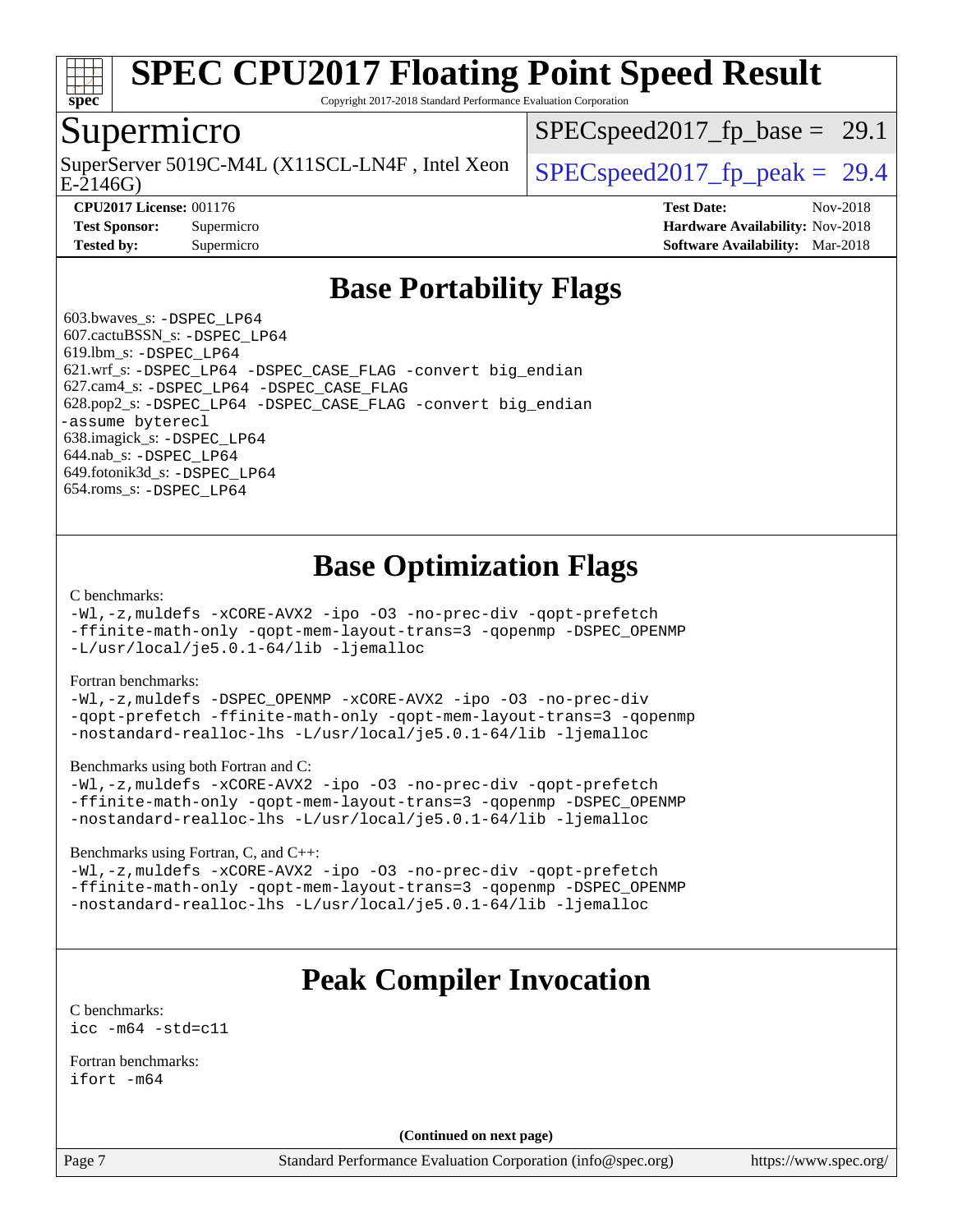

Copyright 2017-2018 Standard Performance Evaluation Corporation

## Supermicro

E-2146G) SuperServer 5019C-M4L (X11SCL-LN4F, Intel Xeon  $\big|$  SPECspeed2017 fp\_peak = 29.4

 $SPECspeed2017_fp\_base = 29.1$ 

**[CPU2017 License:](http://www.spec.org/auto/cpu2017/Docs/result-fields.html#CPU2017License)** 001176 **[Test Date:](http://www.spec.org/auto/cpu2017/Docs/result-fields.html#TestDate)** Nov-2018 **[Test Sponsor:](http://www.spec.org/auto/cpu2017/Docs/result-fields.html#TestSponsor)** Supermicro **[Hardware Availability:](http://www.spec.org/auto/cpu2017/Docs/result-fields.html#HardwareAvailability)** Nov-2018 **[Tested by:](http://www.spec.org/auto/cpu2017/Docs/result-fields.html#Testedby)** Supermicro **[Software Availability:](http://www.spec.org/auto/cpu2017/Docs/result-fields.html#SoftwareAvailability)** Mar-2018

## **[Peak Compiler Invocation \(Continued\)](http://www.spec.org/auto/cpu2017/Docs/result-fields.html#PeakCompilerInvocation)**

[Benchmarks using both Fortran and C](http://www.spec.org/auto/cpu2017/Docs/result-fields.html#BenchmarksusingbothFortranandC): [ifort -m64](http://www.spec.org/cpu2017/results/res2018q4/cpu2017-20181112-09626.flags.html#user_CC_FCpeak_intel_ifort_64bit_24f2bb282fbaeffd6157abe4f878425411749daecae9a33200eee2bee2fe76f3b89351d69a8130dd5949958ce389cf37ff59a95e7a40d588e8d3a57e0c3fd751) [icc -m64 -std=c11](http://www.spec.org/cpu2017/results/res2018q4/cpu2017-20181112-09626.flags.html#user_CC_FCpeak_intel_icc_64bit_c11_33ee0cdaae7deeeab2a9725423ba97205ce30f63b9926c2519791662299b76a0318f32ddfffdc46587804de3178b4f9328c46fa7c2b0cd779d7a61945c91cd35)

[Benchmarks using Fortran, C, and C++:](http://www.spec.org/auto/cpu2017/Docs/result-fields.html#BenchmarksusingFortranCandCXX) [icpc -m64](http://www.spec.org/cpu2017/results/res2018q4/cpu2017-20181112-09626.flags.html#user_CC_CXX_FCpeak_intel_icpc_64bit_4ecb2543ae3f1412ef961e0650ca070fec7b7afdcd6ed48761b84423119d1bf6bdf5cad15b44d48e7256388bc77273b966e5eb805aefd121eb22e9299b2ec9d9) [icc -m64 -std=c11](http://www.spec.org/cpu2017/results/res2018q4/cpu2017-20181112-09626.flags.html#user_CC_CXX_FCpeak_intel_icc_64bit_c11_33ee0cdaae7deeeab2a9725423ba97205ce30f63b9926c2519791662299b76a0318f32ddfffdc46587804de3178b4f9328c46fa7c2b0cd779d7a61945c91cd35) [ifort -m64](http://www.spec.org/cpu2017/results/res2018q4/cpu2017-20181112-09626.flags.html#user_CC_CXX_FCpeak_intel_ifort_64bit_24f2bb282fbaeffd6157abe4f878425411749daecae9a33200eee2bee2fe76f3b89351d69a8130dd5949958ce389cf37ff59a95e7a40d588e8d3a57e0c3fd751)

**[Peak Portability Flags](http://www.spec.org/auto/cpu2017/Docs/result-fields.html#PeakPortabilityFlags)**

Same as Base Portability Flags

## **[Peak Optimization Flags](http://www.spec.org/auto/cpu2017/Docs/result-fields.html#PeakOptimizationFlags)**

[C benchmarks](http://www.spec.org/auto/cpu2017/Docs/result-fields.html#Cbenchmarks):

619.lbm\_s: basepeak = yes

638.imagick\_s: basepeak = yes

 $644.nab$ <sub>s</sub>: basepeak = yes

[Fortran benchmarks](http://www.spec.org/auto/cpu2017/Docs/result-fields.html#Fortranbenchmarks):

```
 603.bwaves_s: -prof-gen(pass 1) -prof-use(pass 2) -DSPEC_SUPPRESS_OPENMP
-DSPEC_OPENMP -O2 -xCORE-AVX2 -qopt-prefetch -ipo -O3
-ffinite-math-only -no-prec-div -qopt-mem-layout-trans=3
-qopenmp -nostandard-realloc-lhs
```
649.fotonik3d\_s: Same as 603.bwaves\_s

654.roms\_s: basepeak = yes

[Benchmarks using both Fortran and C](http://www.spec.org/auto/cpu2017/Docs/result-fields.html#BenchmarksusingbothFortranandC):

```
 621.wrf_s: -prof-gen(pass 1) -prof-use(pass 2) -O2 -xCORE-AVX2
-qopt-prefetch -ipo -O3 -ffinite-math-only -no-prec-div
-qopt-mem-layout-trans=3 -DSPEC_SUPPRESS_OPENMP -qopenmp
-DSPEC_OPENMP -nostandard-realloc-lhs
```

```
 627.cam4_s: -xCORE-AVX2 -ipo -O3 -no-prec-div -qopt-prefetch
-ffinite-math-only -qopt-mem-layout-trans=3 -qopenmp
-DSPEC_OPENMP -nostandard-realloc-lhs
```
**(Continued on next page)**